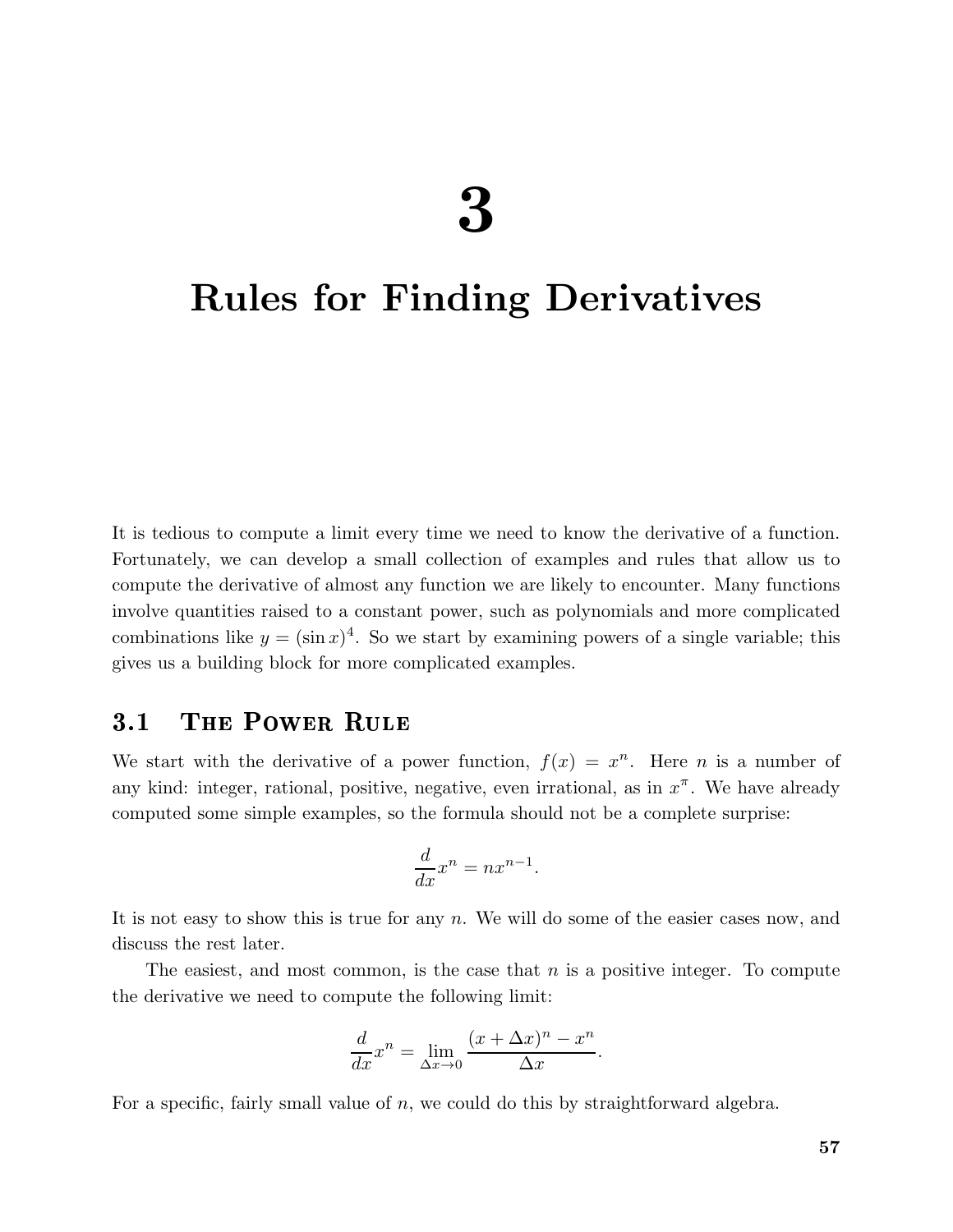**EXAMPLE 3.1.1** Find the derivative of  $f(x) = x^3$ .

$$
\frac{d}{dx}x^3 = \lim_{\Delta x \to 0} \frac{(x + \Delta x)^3 - x^3}{\Delta x}.
$$
  
= 
$$
\lim_{\Delta x \to 0} \frac{x^3 + 3x^2 \Delta x + 3x \Delta x^2 + \Delta x^3 - x^3}{\Delta x}.
$$
  
= 
$$
\lim_{\Delta x \to 0} \frac{3x^2 \Delta x + 3x \Delta x^2 + \Delta x^3}{\Delta x}.
$$
  
= 
$$
\lim_{\Delta x \to 0} 3x^2 + 3x \Delta x + \Delta x^2 = 3x^2.
$$

 $\Box$ 

The general case is really not much harder as long as we don't try to do too much. The key is understanding what happens when  $(x + \Delta x)^n$  is multiplied out:

$$
(x + \Delta x)^n = x^n + nx^{n-1}\Delta x + a_2x^{n-2}\Delta x^2 + \dots + a_{n-1}x\Delta x^{n-1} + \Delta x^n.
$$

We know that multiplying out will give a large number of terms all of the form  $x^i \Delta x^j$ , and in fact that  $i+j = n$  in every term. One way to see this is to understand that one method for multiplying out  $(x + \Delta x)^n$  is the following: In every  $(x + \Delta x)$  factor, pick either the x or the  $\Delta x$ , then multiply the *n* choices together; do this in all possible ways. For example, for  $(x + \Delta x)^3$ , there are eight possible ways to do this:

$$
(x + \Delta x)(x + \Delta x)(x + \Delta x) = xxx + xx\Delta x + x\Delta xx + x\Delta x\Delta x
$$

$$
+ \Delta xxx + \Delta xx\Delta x + \Delta x\Delta xx + \Delta x\Delta x\Delta x
$$

$$
= x^3 + x^2\Delta x + x^2\Delta x + x\Delta x^2
$$

$$
+ x^2\Delta x + x\Delta x^2 + x\Delta x^2 + \Delta x^3
$$

$$
= x^3 + 3x^2\Delta x + 3x\Delta x^2 + \Delta x^3
$$

No matter what n is, there are n ways to pick  $\Delta x$  in one factor and x in the remaining  $n-1$  factors; this means one term is  $nx^{n-1}\Delta x$ . The other coefficients are somewhat harder to understand, but we don't really need them, so in the formula above they have simply been called  $a_2$ ,  $a_3$ , and so on. We know that every one of these terms contains  $\Delta x$  to at least the power 2. Now let's look at the limit:

$$
\frac{d}{dx}x^n = \lim_{\Delta x \to 0} \frac{(x + \Delta x)^n - x^n}{\Delta x}
$$
\n
$$
= \lim_{\Delta x \to 0} \frac{x^n + nx^{n-1} \Delta x + a_2 x^{n-2} \Delta x^2 + \dots + a_{n-1} x \Delta x^{n-1} + \Delta x^n - x^n}{\Delta x}
$$
\n
$$
= \lim_{\Delta x \to 0} \frac{nx^{n-1} \Delta x + a_2 x^{n-2} \Delta x^2 + \dots + a_{n-1} x \Delta x^{n-1} + \Delta x^n}{\Delta x}
$$
\n
$$
= \lim_{\Delta x \to 0} nx^{n-1} + a_2 x^{n-2} \Delta x + \dots + a_{n-1} x \Delta x^{n-2} + \Delta x^{n-1} = nx^{n-1}.
$$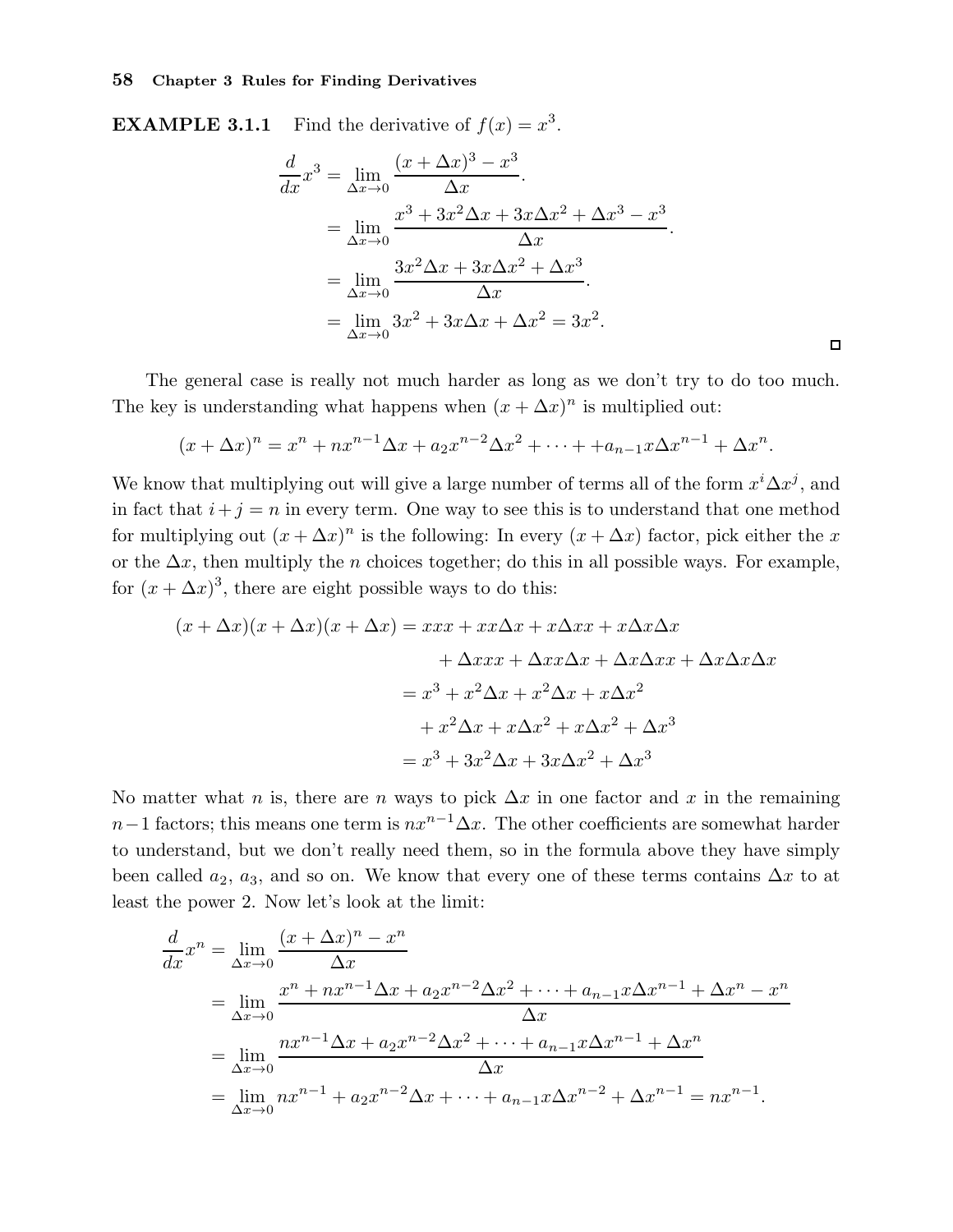Now without much trouble we can verify the formula for negative integers. First let's look at an example:

**EXAMPLE 3.1.2** Find the derivative of  $y = x^{-3}$ . Using the formula,  $y' = -3x^{-3-1}$  $-3x^{-4}.$  $\Box$ 

Here is the general computation. Suppose  $n$  is a negative integer; the algebra is easier to follow if we use  $n = -m$  in the computation, where m is a positive integer.

$$
\frac{d}{dx}x^{n} = \frac{d}{dx}x^{-m} = \lim_{\Delta x \to 0} \frac{(x + \Delta x)^{-m} - x^{-m}}{\Delta x}
$$
\n
$$
= \lim_{\Delta x \to 0} \frac{\frac{1}{(x + \Delta x)^{m}} - \frac{1}{x^{m}}}{\Delta x}
$$
\n
$$
= \lim_{\Delta x \to 0} \frac{x^{m} - (x + \Delta x)^{m}}{(x + \Delta x)^{m}x^{m}\Delta x}
$$
\n
$$
= \lim_{\Delta x \to 0} \frac{x^{m} - (x^{m} + mx^{m-1}\Delta x + a_{2}x^{m-2}\Delta x^{2} + \dots + a_{m-1}x\Delta x^{m-1} + \Delta x^{m})}{(x + \Delta x)^{m}x^{m}\Delta x}
$$
\n
$$
= \lim_{\Delta x \to 0} \frac{-mx^{m-1} - a_{2}x^{m-2}\Delta x - \dots - a_{m-1}x\Delta x^{m-2} - \Delta x^{m-1}}{(x + \Delta x)^{m}x^{m}}
$$
\n
$$
= \frac{-mx^{m-1}}{x^{m}x^{m}} = \frac{-mx^{m-1}}{x^{2m}} = -mx^{m-1-2m} = nx^{-m-1} = nx^{n-1}.
$$

We will later see why the other cases of the power rule work, but from now on we will use the power rule whenever  $n$  is any real number. Let's note here a simple case in which the power rule applies, or almost applies, but is not really needed. Suppose that  $f(x) = 1$ ; remember that this "1" is a function, not "merely" a number, and that  $f(x) = 1$  has a graph that is a horizontal line, with slope zero everywhere. So we know that  $f'(x) = 0$ . We might also write  $f(x) = x^0$ , though there is some question about just what this means at  $x = 0$ . If we apply the power rule, we get  $f'(x) = 0x^{-1} = 0/x = 0$ , again noting that there is a problem at  $x = 0$ . So the power rule "works" in this case, but it's really best to just remember that the derivative of any constant function is zero.

#### Exercises 3.1.

Find the derivatives of the given functions.

1. 
$$
x^{100} \Rightarrow
$$
  
\n2.  $x^{-100} \Rightarrow$   
\n3.  $\frac{1}{x^5} \Rightarrow$   
\n4.  $x^{\pi} \Rightarrow$   
\n5.  $x^{3/4} \Rightarrow$   
\n6.  $x^{-9/7} \Rightarrow$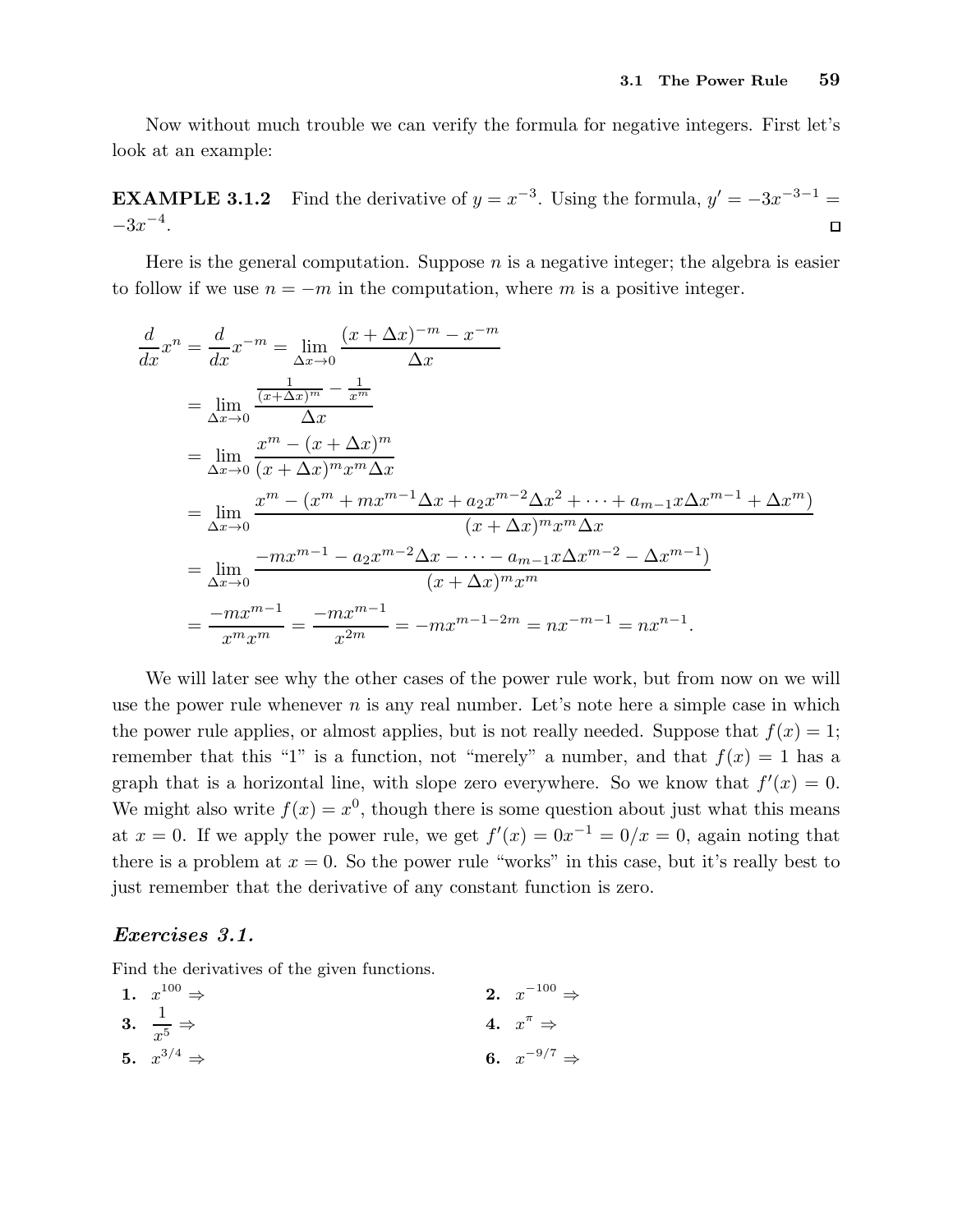# 3.2 Linearity of the Derivative

An operation is linear if it behaves "nicely" with respect to multiplication by a constant and addition. The name comes from the equation of a line through the origin,  $f(x) = mx$ , and the following two properties of this equation. First,  $f(cx) = m(cx) = c(mx) = cf(x)$ , so the constant c can be "moved outside" or "moved through" the function  $f$ . Second,  $f(x + y) = m(x + y) = mx + my = f(x) + f(y)$ , so the addition symbol likewise can be moved through the function.

The corresponding properties for the derivative are:

$$
(cf(x))' = \frac{d}{dx}cf(x) = c\frac{d}{dx}f(x) = cf'(x),
$$

and

$$
(f(x) + g(x))' = \frac{d}{dx}(f(x) + g(x)) = \frac{d}{dx}f(x) + \frac{d}{dx}g(x) = f'(x) + g'(x).
$$

It is easy to see, or at least to believe, that these are true by thinking of the distance/speed interpretation of derivatives. If one object is at position  $f(t)$  at time t, we know its speed is given by  $f'(t)$ . Suppose another object is at position  $5f(t)$  at time t, namely, that it is always 5 times as far along the route as the first object. Then it "must" be going 5 times as fast at all times.

The second rule is somewhat more complicated, but here is one way to picture it. Suppose a flatbed railroad car is at position  $f(t)$  at time t, so the car is traveling at a speed of  $f'(t)$  (to be specific, let's say that  $f(t)$  gives the position on the track of the rear end of the car). Suppose that an ant is crawling from the back of the car to the front so that its position on the car is  $g(t)$  and its speed relative to the car is  $g'(t)$ . Then in reality, at time t, the ant is at position  $f(t) + g(t)$  along the track, and its speed is "obviously"  $f'(t) + g'(t)$ .

We don't want to rely on some more-or-less obvious physical interpretation to determine what is true mathematically, so let's see how to verify these rules by computation.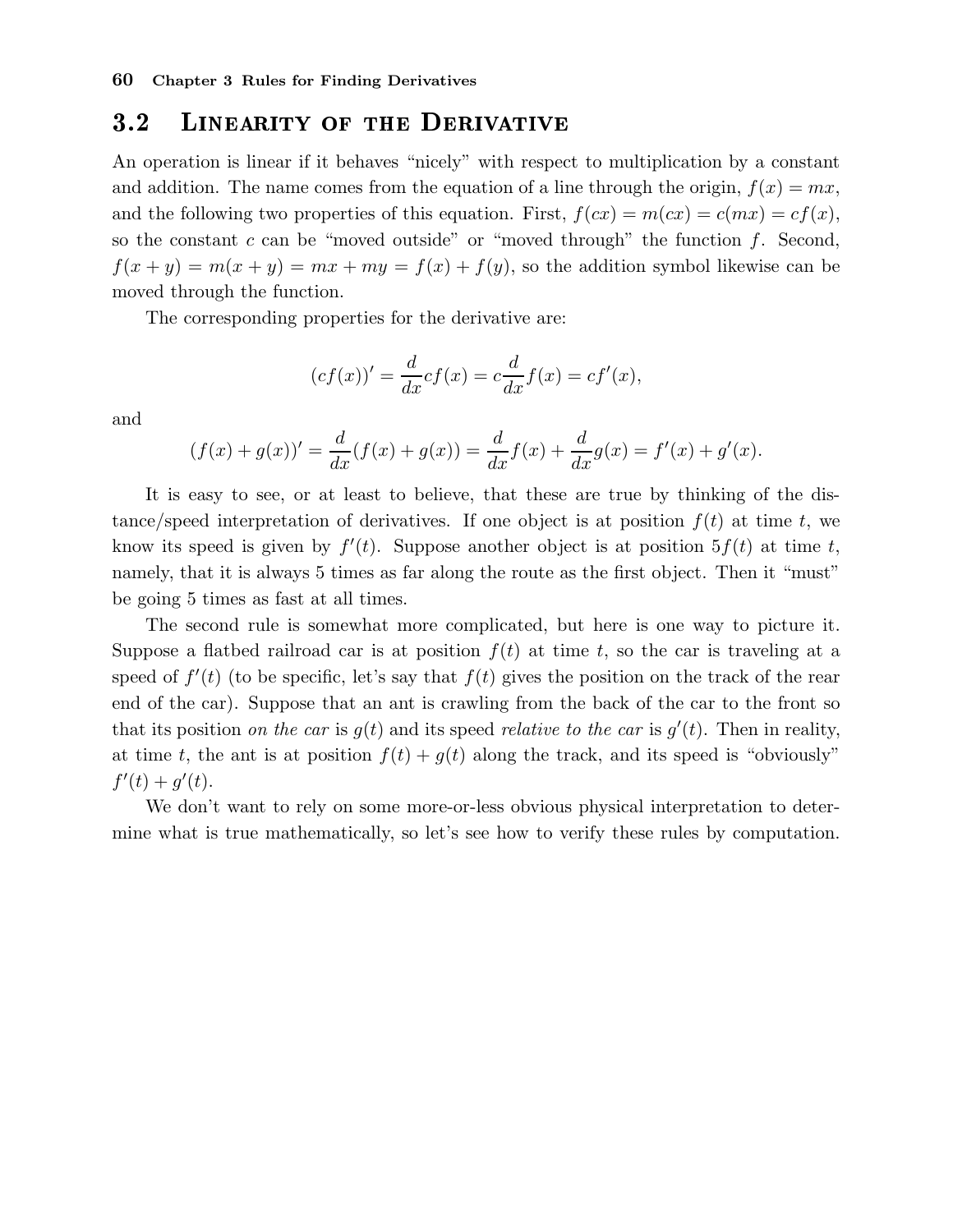We'll do one and leave the other for the exercises.

$$
\frac{d}{dx}(f(x) + g(x)) = \lim_{\Delta x \to 0} \frac{f(x + \Delta x) + g(x + \Delta x) - (f(x) + g(x))}{\Delta x}
$$
\n
$$
= \lim_{\Delta x \to 0} \frac{f(x + \Delta x) + g(x + \Delta x) - f(x) - g(x)}{\Delta x}
$$
\n
$$
= \lim_{\Delta x \to 0} \frac{f(x + \Delta x) - f(x) + g(x + \Delta x) - g(x)}{\Delta x}
$$
\n
$$
= \lim_{\Delta x \to 0} \left( \frac{f(x + \Delta x) - f(x)}{\Delta x} + \frac{g(x + \Delta x) - g(x)}{\Delta x} \right)
$$
\n
$$
= \lim_{\Delta x \to 0} \frac{f(x + \Delta x) - f(x)}{\Delta x} + \lim_{\Delta x \to 0} \frac{g(x + \Delta x) - g(x)}{\Delta x}
$$
\n
$$
= f'(x) + g'(x)
$$

This is sometimes called the sum rule for derivatives.

**EXAMPLE 3.2.1** Find the derivative of  $f(x) = x^5 + 5x^2$ . We have to invoke linearity twice here:

$$
f'(x) = \frac{d}{dx}(x^5 + 5x^2) = \frac{d}{dx}x^5 + \frac{d}{dx}(5x^2) = 5x^4 + 5\frac{d}{dx}(x^2) = 5x^4 + 5 \cdot 2x^1 = 5x^4 + 10x.
$$

Because it is so easy with a little practice, we can usually combine all uses of linearity into a single step. The following example shows an acceptably detailed computation.

**EXAMPLE 3.2.2** Find the derivative of  $f(x) = 3/x^4 - 2x^2 + 6x - 7$ .

$$
f'(x) = \frac{d}{dx} \left( \frac{3}{x^4} - 2x^2 + 6x - 7 \right) = \frac{d}{dx} (3x^{-4} - 2x^2 + 6x - 7) = -12x^{-5} - 4x + 6.
$$

#### Exercises 3.2.

Find the derivatives of the functions in 1–6.

1. 
$$
5x^3 + 12x^2 - 15 \Rightarrow
$$
\n2.  $-4x^5 + 3x^2 - 5/x^2 \Rightarrow$ \n3.  $5(-3x^2 + 5x + 1) \Rightarrow$ \n4.  $f(x) + g(x)$ , where  $f(x) = x^2 - 3x + 2$  and  $g(x) = 2x^3 - 5x \Rightarrow$ \n5.  $(x+1)(x^2 + 2x - 3) \Rightarrow$ \n6.  $\sqrt{625 - x^2} + 3x^3 + 12$  (See section 2.1.)  $\Rightarrow$ \n7. Find an equation for the tangent line to  $f(x) = x^3/4 - 1/x$  at  $x = -2$ .  $\Rightarrow$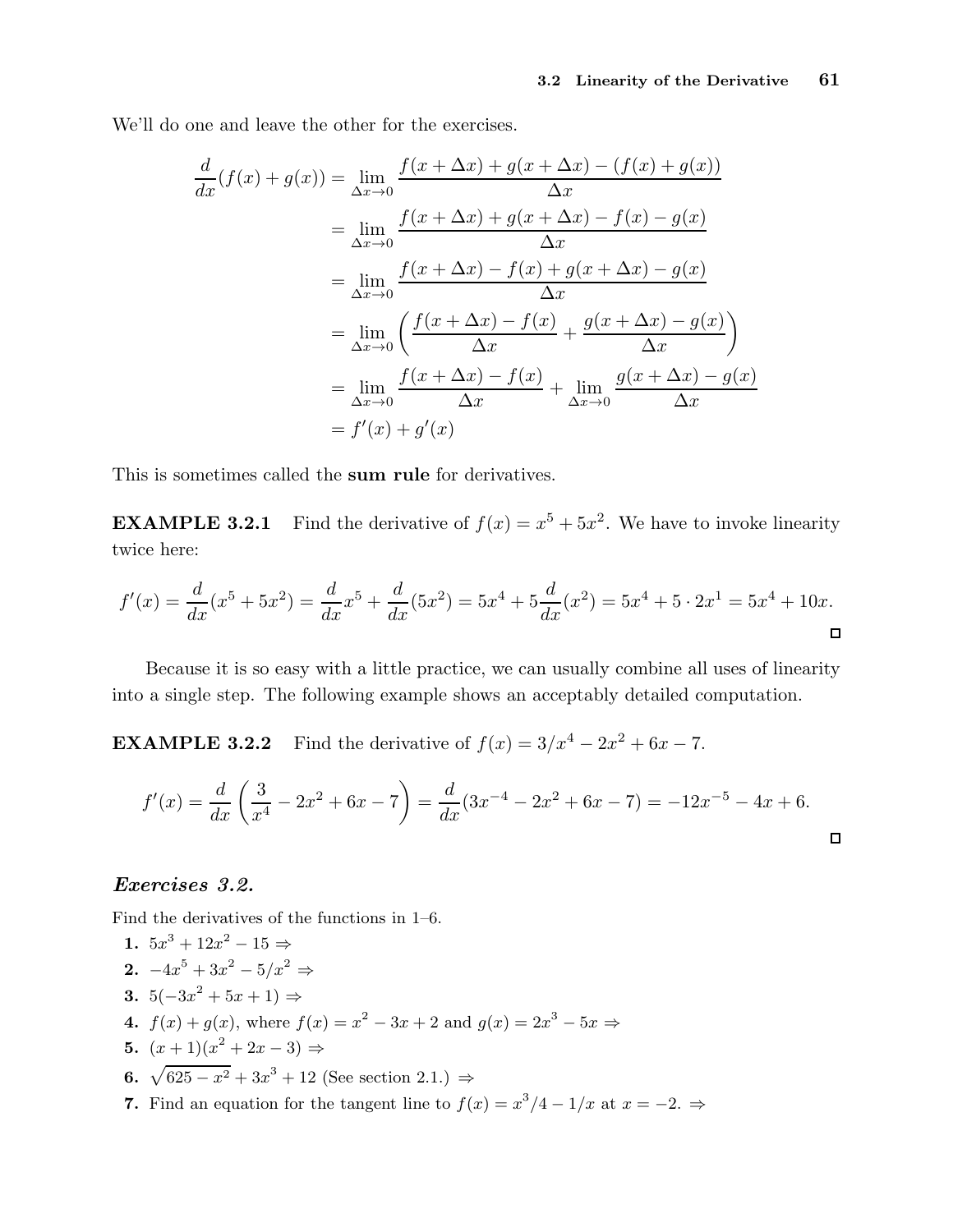- **8.** Find an equation for the tangent line to  $f(x) = 3x^2 \pi^3$  at  $x = 4$ .
- 9. Suppose the position of an object at time t is given by  $f(t) = -49t^2/10 + 5t + 10$ . Find a function giving the speed of the object at time  $t$ . The acceleration of an object is the rate at which its speed is changing, which means it is given by the derivative of the speed function. Find the acceleration of the object at time  $t. \Rightarrow$
- 10. Let  $f(x) = x^3$  and  $c = 3$ . Sketch the graphs of f, cf, f', and  $(cf)'$  on the same diagram.
- **11.** The general polynomial P of degree n in the variable x has the form  $P(x) = \sum_{n=1}^{n}$  $k=0$  $a_k x^k =$
- $a_0 + a_1x + \ldots + a_nx^n$ . What is the derivative (with respect to x) of  $P? \Rightarrow$ 12. Find a cubic polynomial whose graph has horizontal tangents at  $(-2, 5)$  and  $(2, 3)$ . ⇒
- **13.** Prove that  $\frac{d}{dx}(cf(x)) = cf'(x)$  using the definition of the derivative.
- 14. Suppose that f and g are differentiable at x. Show that  $f g$  is differentiable at x using the two linearity properties from this section.

# 3.3 THE PRODUCT RULE

Consider the product of two simple functions, say  $f(x) = (x^2 + 1)(x^3 - 3x)$ . An obvious guess for the derivative of  $f$  is the product of the derivatives of the constituent functions:  $(2x)(3x^2-3) = 6x^3-6x$ . Is this correct? We can easily check, by rewriting f and doing the calculation in a way that is known to work. First,  $f(x) = x^5 - 3x^3 + x^3 - 3x = x^5 - 2x^3 - 3x$ , and then  $f'(x) = 5x^4 - 6x^2 - 3$ . Not even close! What went "wrong"? Well, nothing really, except the guess was wrong.

So the derivative of  $f(x)g(x)$  is NOT as simple as  $f'(x)g'(x)$ . Surely there is some rule for such a situation? There is, and it is instructive to "discover" it by trying to do the general calculation even without knowing the answer in advance.

$$
\frac{d}{dx}(f(x)g(x)) = \lim_{\Delta x \to 0} \frac{f(x + \Delta x)g(x + \Delta x) - f(x)g(x)}{\Delta x}
$$
\n
$$
= \lim_{\Delta x \to 0} \frac{f(x + \Delta x)g(x + \Delta x) - f(x + \Delta x)g(x) + f(x + \Delta x)g(x) - f(x)g(x)}{\Delta x}
$$
\n
$$
= \lim_{\Delta x \to 0} \frac{f(x + \Delta x)g(x + \Delta x) - f(x + \Delta x)g(x)}{\Delta x} + \lim_{\Delta x \to 0} \frac{f(x + \Delta x)g(x) - f(x)g(x)}{\Delta x}
$$
\n
$$
= \lim_{\Delta x \to 0} f(x + \Delta x) \frac{g(x + \Delta x) - g(x)}{\Delta x} + \lim_{\Delta x \to 0} \frac{f(x + \Delta x) - f(x)}{\Delta x}g(x)
$$
\n
$$
= f(x)g'(x) + f'(x)g(x)
$$

A couple of items here need discussion. First, we used a standard trick, "add and subtract the same thing", to transform what we had into a more useful form. After some rewriting, we realize that we have two limits that produce  $f'(x)$  and  $g'(x)$ . Of course,  $f'(x)$  and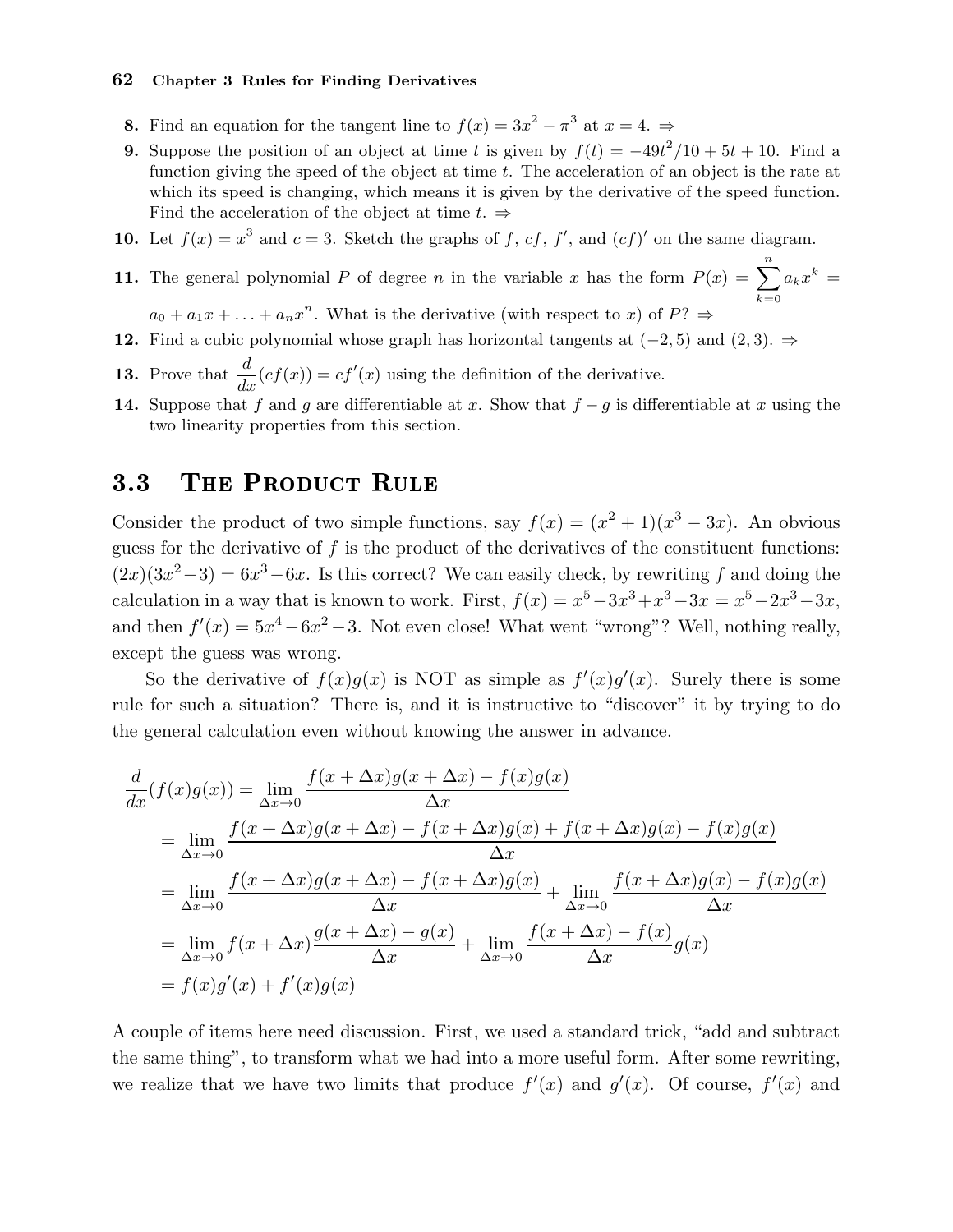$g'(x)$  must actually exist for this to make sense. We also replaced  $\lim_{\Delta x \to 0} f(x + \Delta x)$  with  $f(x)$ —why is this justified?

What we really need to know here is that  $\lim_{\Delta x \to 0} f(x + \Delta x) = f(x)$ , or in the language of section 2.5, that f is continuous at x. We already know that  $f'(x)$  exists (or the whole approach, writing the derivative of  $fg$  in terms of  $f'$  and  $g'$ , doesn't make sense). This turns out to imply that  $f$  is continuous as well. Here's why:

$$
\lim_{\Delta x \to 0} f(x + \Delta x) = \lim_{\Delta x \to 0} (f(x + \Delta x) - f(x) + f(x))
$$

$$
= \lim_{\Delta x \to 0} \frac{f(x + \Delta x) - f(x)}{\Delta x} \Delta x + \lim_{\Delta x \to 0} f(x)
$$

$$
= f'(x) \cdot 0 + f(x) = f(x)
$$

To summarize: the product rule says that

$$
\frac{d}{dx}(f(x)g(x)) = f(x)g'(x) + f'(x)g(x).
$$

Returning to the example we started with, let  $f(x) = (x^2 + 1)(x^3 - 3x)$ . Then  $f'(x) =$  $(x^{2} + 1)(3x^{2} - 3) + (2x)(x^{3} - 3x) = 3x^{4} - 3x^{2} + 3x^{2} - 3 + 2x^{4} - 6x^{2} = 5x^{4} - 6x^{2} - 3,$ as before. In this case it is probably simpler to multiply  $f(x)$  out first, then compute the derivative; here's an example for which we really need the product rule.

**EXAMPLE 3.3.1** Compute the derivative of  $f(x) = x^2 \sqrt{625 - x^2}$ . We have already computed  $\frac{d}{dt}$  $\sqrt{625 - x^2} = \frac{-x}{\sqrt{625 - x^2}}$ . Now  $dx$  $f'(x) = x^2 \frac{-x}{\sqrt{625 - x^2}} + 2x\sqrt{625 - x^2} = \frac{-x^3 + 2x(625 - x^2)}{\sqrt{625 - x^2}}$  $\frac{+2x(625-x^2)}{\sqrt{625-x^2}} = \frac{-3x^3+1250x}{\sqrt{625-x^2}}$  $rac{3x+1255x}{\sqrt{625-x^2}}$ .  $\Box$ 

#### Exercises 3.3.

In 1–4, find the derivatives of the functions using the product rule.

1. 
$$
x^3(x^3 - 5x + 10) \Rightarrow
$$
  
\n2.  $(x^2 + 5x - 3)(x^5 - 6x^3 + 3x^2 - 7x + 1) \Rightarrow$   
\n3.  $\sqrt{x}\sqrt{625 - x^2} \Rightarrow$   
\n4.  $\frac{\sqrt{625 - x^2}}{x^{20}} \Rightarrow$ 

5. Use the product rule to compute the derivative of  $f(x) = (2x - 3)^2$ . Sketch the function. Find an equation of the tangent line to the curve at  $x = 2$ . Sketch the tangent line at  $x = 2$ . ⇒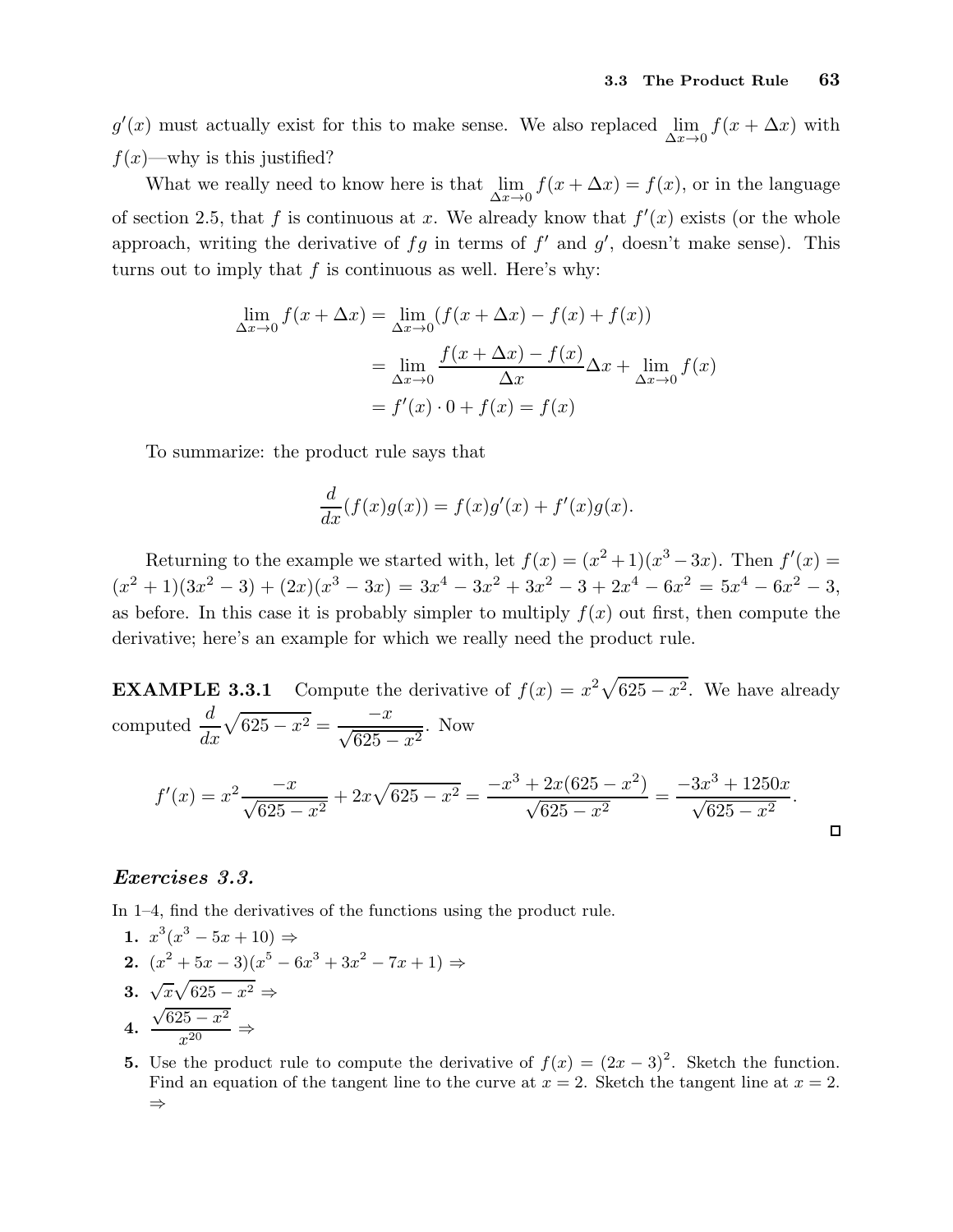- **6.** Suppose that f, g, and h are differentiable functions. Show that  $(fgh)'(x) = f'(x)g(x)h(x) +$  $f(x)g'(x)h(x) + f(x)g(x)h'(x).$
- 7. State and prove a rule to compute  $(fghi)'(x)$ , similar to the rule in the previous problem.

**Product notation.** Suppose  $f_1, f_2, \ldots, f_n$  are functions. The product of all these functions can be written

$$
\prod_{k=1}^n f_k.
$$

This is similar to the use of  $\sum$  to denote a sum. For example,

$$
\prod_{k=1}^{5} f_k = f_1 f_2 f_3 f_4 f_5
$$

and

$$
\prod_{k=1}^n k = 1 \cdot 2 \cdot \ldots \cdot n = n!.
$$

We sometimes use somewhat more complicated conditions; for example

$$
\prod_{k=1, k \neq j}^{n} f_k
$$

denotes the product of  $f_1$  through  $f_n$  except for  $f_j$ . For example,

$$
\prod_{k=1, k \neq 4}^{5} x^{k} = x \cdot x^{2} \cdot x^{3} \cdot x^{5} = x^{11}.
$$

8. The generalized product rule says that if  $f_1, f_2, \ldots, f_n$  are differentiable functions at x then

$$
\frac{d}{dx}\prod_{k=1}^n f_k(x) = \sum_{j=1}^n \left(f'_j(x)\prod_{k=1,k\neq j}^n f_k(x)\right).
$$

Verify that this is the same as your answer to the previous problem when  $n = 4$ , and write out what this says when  $n = 5$ .

# 3.4 THE QUOTIENT RULE

What is the derivative of  $(x^2 + 1)/(x^3 - 3x)$ ? More generally, we'd like to have a formula to compute the derivative of  $f(x)/g(x)$  if we already know  $f'(x)$  and  $g'(x)$ . Instead of attacking this problem head-on, let's notice that we've already done part of the problem:  $f(x)/g(x) = f(x) \cdot (1/g(x))$ , that is, this is "really" a product, and we can compute the derivative if we know  $f'(x)$  and  $(1/g(x))'$ . So really the only new bit of information we need is  $(1/g(x))'$  in terms of  $g'(x)$ . As with the product rule, let's set this up and see how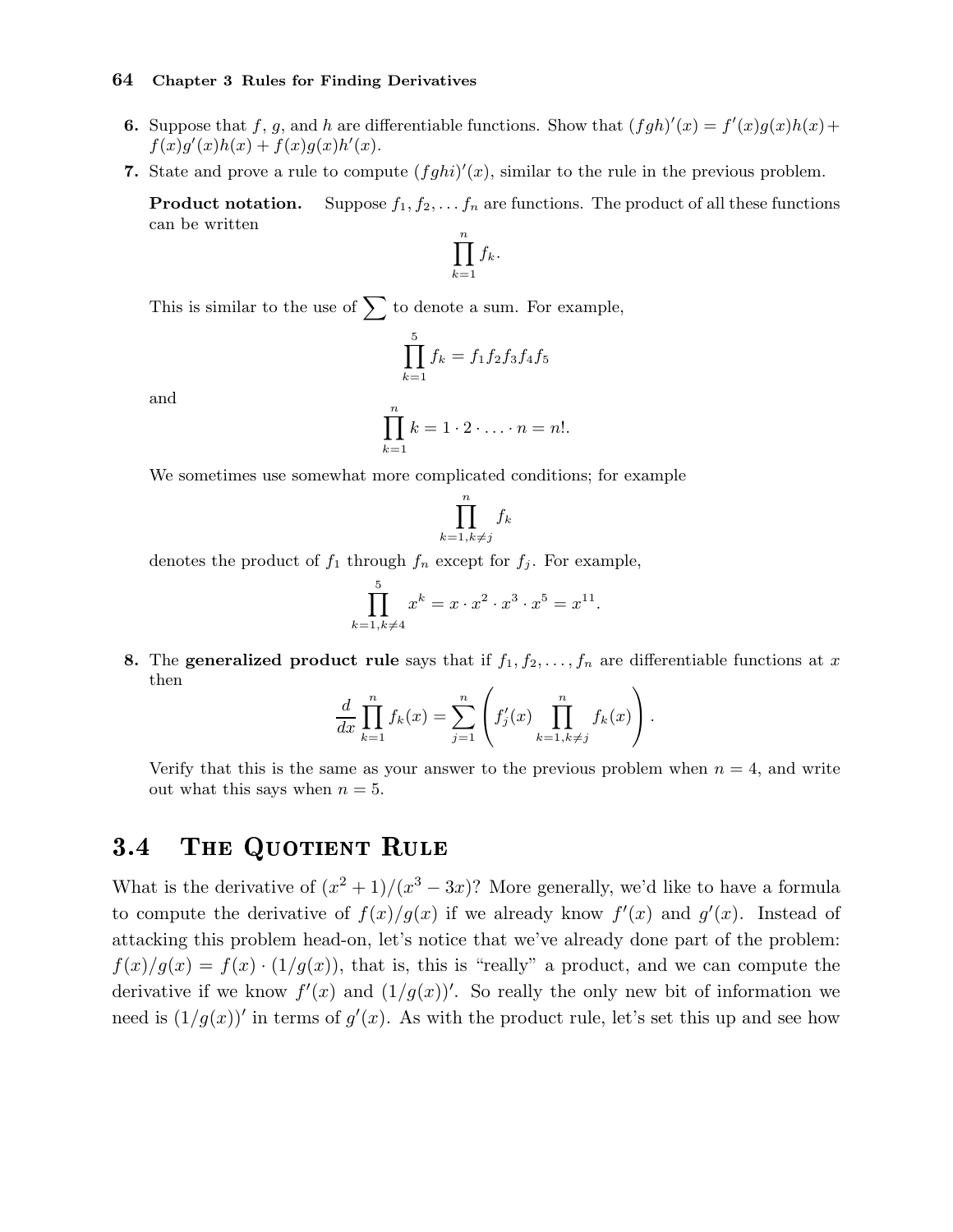far we can get:

$$
\frac{d}{dx}\frac{1}{g(x)} = \lim_{\Delta x \to 0} \frac{\frac{1}{g(x + \Delta x)} - \frac{1}{g(x)}}{\Delta x}
$$
\n
$$
= \lim_{\Delta x \to 0} \frac{\frac{g(x) - g(x + \Delta x)}{g(x + \Delta x)g(x)}}{\Delta x}
$$
\n
$$
= \lim_{\Delta x \to 0} \frac{g(x) - g(x + \Delta x)}{g(x + \Delta x)g(x)\Delta x}
$$
\n
$$
= \lim_{\Delta x \to 0} -\frac{g(x + \Delta x) - g(x)}{\Delta x} \frac{1}{g(x + \Delta x)g(x)}
$$
\n
$$
= -\frac{g'(x)}{g(x)^2}
$$

Now we can put this together with the product rule:

$$
\frac{d}{dx}\frac{f(x)}{g(x)} = f(x)\frac{-g'(x)}{g(x)^2} + f'(x)\frac{1}{g(x)} = \frac{-f(x)g'(x) + f'(x)g(x)}{g(x)^2} = \frac{f'(x)g(x) - f(x)g'(x)}{g(x)^2}.
$$

**EXAMPLE 3.4.1** Compute the derivative of 
$$
(x^2 + 1)/(x^3 - 3x)
$$
.  
\n
$$
\frac{d}{dx} \frac{x^2 + 1}{x^3 - 3x} = \frac{2x(x^3 - 3x) - (x^2 + 1)(3x^2 - 3)}{(x^3 - 3x)^2} = \frac{-x^4 - 6x^2 + 3}{(x^3 - 3x)^2}.
$$

It is often possible to calculate derivatives in more than one way, as we have already seen. Since every quotient can be written as a product, it is always possible to use the product rule to compute the derivative, though it is not always simpler.

**EXAMPLE 3.4.2** Find the derivative of  $\sqrt{625 - x^2}/\sqrt{x}$  in two ways: using the quotient rule, and using the product rule.

Quotient rule:

$$
\frac{d}{dx}\frac{\sqrt{625-x^2}}{\sqrt{x}} = \frac{\sqrt{x}(-x/\sqrt{625-x^2}) - \sqrt{625-x^2} \cdot 1/(2\sqrt{x})}{x}.
$$

Note that we have used  $\sqrt{x} = x^{1/2}$  to compute the derivative of  $\sqrt{x}$  by the power rule.

Product rule:

$$
\frac{d}{dx}\sqrt{625 - x^2}x^{-1/2} = \sqrt{625 - x^2}\frac{-1}{2}x^{-3/2} + \frac{-x}{\sqrt{625 - x^2}}x^{-1/2}.
$$

With a bit of algebra, both of these simplify to

$$
-\frac{x^2 + 625}{2\sqrt{625 - x^2}x^{3/2}}.
$$

 $\Box$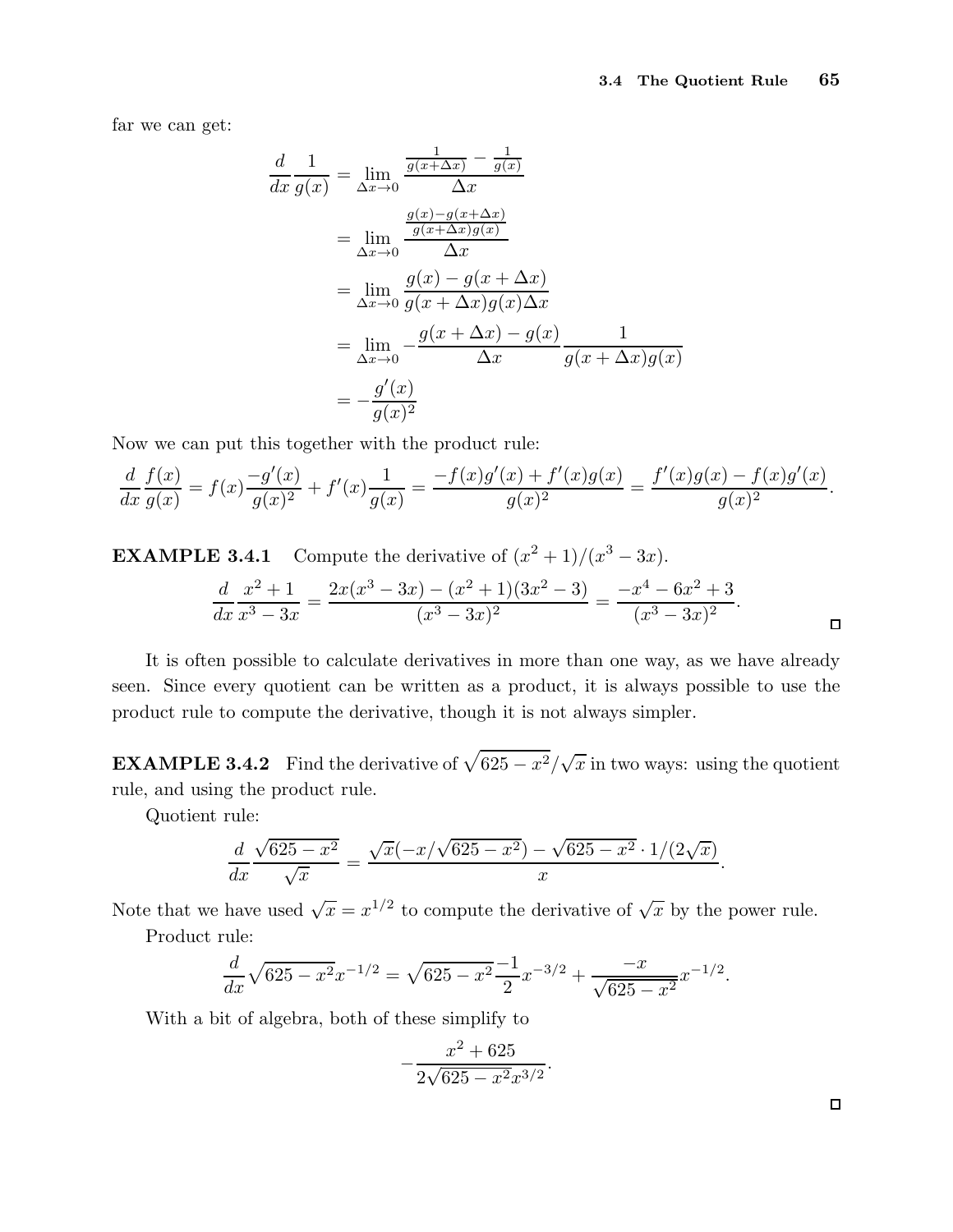Occasionally you will need to compute the derivative of a quotient with a constant numerator, like  $10/x^2$ . Of course you can use the quotient rule, but it is usually not the easiest method. If we do use it here, we get

$$
\frac{d}{dx}\frac{10}{x^2} = \frac{x^2 \cdot 0 - 10 \cdot 2x}{x^4} = \frac{-20}{x^3},
$$

since the derivative of 10 is 0. But it is simpler to do this:

$$
\frac{d}{dx}\frac{10}{x^2} = \frac{d}{dx}10x^{-2} = -20x^{-3}.
$$

Admittedly,  $x^2$  is a particularly simple denominator, but we will see that a similar calculation is usually possible. Another approach is to remember that

$$
\frac{d}{dx}\frac{1}{g(x)} = \frac{-g'(x)}{g(x)^2},
$$

but this requires extra memorization. Using this formula,

$$
\frac{d}{dx}\frac{10}{x^2} = 10\frac{-2x}{x^4}.
$$

Note that we first use linearity of the derivative to pull the 10 out in front.

#### Exercises 3.4.

Find the derivatives of the functions in 1–4 using the quotient rule.

1. 
$$
\frac{x^3}{x^3 - 5x + 10} \Rightarrow
$$
  
\n2. 
$$
\frac{x^2 + 5x - 3}{x^5 - 6x^3 + 3x^2 - 7x + 1} \Rightarrow
$$
  
\n3. 
$$
\frac{\sqrt{x}}{\sqrt{625 - x^2}} \Rightarrow
$$
  
\n4. 
$$
\frac{\sqrt{625 - x^2}}{x^{20}} \Rightarrow
$$

**5.** Find an equation for the tangent line to  $f(x) = (x^2 - 4)/(5 - x)$  at  $x = 3. \Rightarrow$ 

- **6.** Find an equation for the tangent line to  $f(x) = (x 2)/(x^3 + 4x 1)$  at  $x = 1$ .  $\Rightarrow$
- 7. Let P be a polynomial of degree n and let Q be a polynomial of degree  $m$  (with  $Q$  not the zero polynomial). Using sigma notation we can write

$$
P = \sum_{k=0}^{n} a_k x^k, \qquad Q = \sum_{k=0}^{m} b_k x^k.
$$

Use sigma notation to write the derivative of the **rational function**  $P/Q$ .

8. The curve  $y = 1/(1 + x^2)$  is an example of a class of curves each of which is called a **witch** of Agnesi. Sketch the curve and find the tangent line to the curve at  $x = 5$ . (The word witch here is a mistranslation of the original Italian, as described at

http://mathworld.wolfram.com/WitchofAgnesi.html

and

http://witchofagnesi.org/

⇒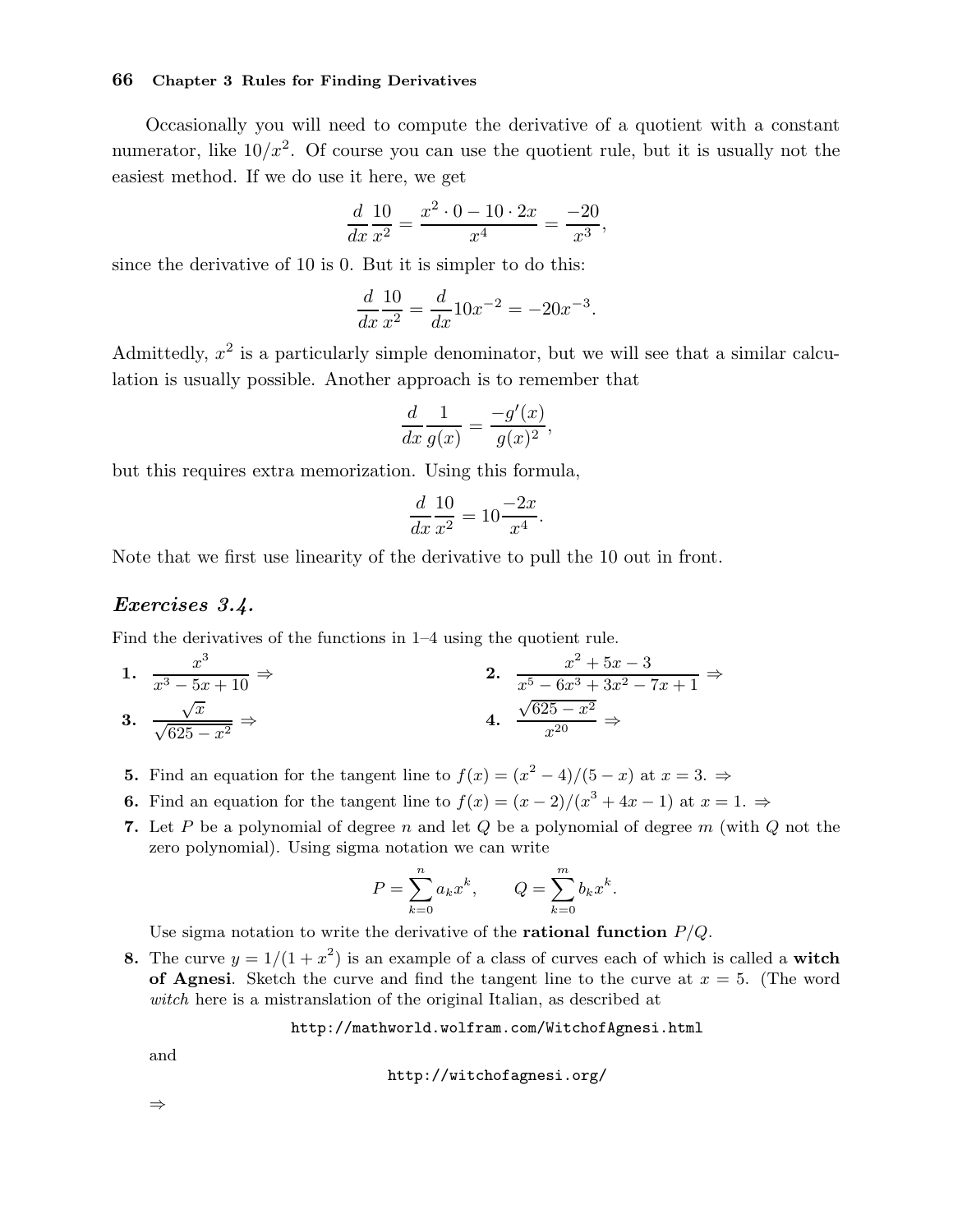**9.** If 
$$
f'(4) = 5
$$
,  $g'(4) = 12$ ,  $(fg)(4) = f(4)g(4) = 2$ , and  $g(4) = 6$ , compute  $f(4)$  and  $\frac{d}{dx} \frac{f}{g}$  at 4.

### 3.5 THE CHAIN RULE

So far we have seen how to compute the derivative of a function built up from other functions by addition, subtraction, multiplication and division. There is another very important way that we combine simple functions to make more complicated functions: function composition, as discussed in section 2.3. For example, consider  $\sqrt{625 - x^2}$ . This function has many simpler components, like 625 and  $x^2$ , and then there is that square root symbol, so the square root function  $\sqrt{x} = x^{1/2}$  is involved. The obvious question is: can we compute the derivative using the derivatives of the constituents  $625 - x^2$  and  $\sqrt{x}$ ? We can indeed. In general, if  $f(x)$  and  $g(x)$  are functions, we can compute the derivatives of  $f(g(x))$  and  $g(f(x))$  in terms of  $f'(x)$  and  $g'(x)$ .

**EXAMPLE 3.5.1** Form the two possible compositions of  $f(x) = \sqrt{x}$  and  $g(x) =$  $625 - x^2$  and compute the derivatives. First,  $f(g(x)) = \sqrt{625 - x^2}$ , and the derivative is  $-x/\sqrt{625 - x^2}$  as we have seen. Second,  $g(f(x)) = 625 - (\sqrt{x})^2 = 625 - x$  with derivative −1. Of course, these calculations do not use anything new, and in particular the derivative of  $f(g(x))$  was somewhat tedious to compute from the definition.  $\Box$ 

Suppose we want the derivative of  $f(g(x))$ . Again, let's set up the derivative and play some algebraic tricks:

$$
\frac{d}{dx}f(g(x)) = \lim_{\Delta x \to 0} \frac{f(g(x + \Delta x)) - f(g(x))}{\Delta x}
$$

$$
= \lim_{\Delta x \to 0} \frac{f(g(x + \Delta x)) - f(g(x))}{g(x + \Delta x) - g(x)} \frac{g(x + \Delta x) - g(x)}{\Delta x}
$$

Now we see immediately that the second fraction turns into  $g'(x)$  when we take the limit. The first fraction is more complicated, but it too looks something like a derivative. The denominator,  $g(x + \Delta x) - g(x)$ , is a change in the value of g, so let's abbreviate it as  $\Delta g = g(x + \Delta x) - g(x)$ , which also means  $g(x + \Delta x) = g(x) + \Delta g$ . This gives us

$$
\lim_{\Delta x \to 0} \frac{f(g(x) + \Delta g) - f(g(x))}{\Delta g}
$$

.

As  $\Delta x$  goes to 0, it is also true that  $\Delta g$  goes to 0, because  $g(x + \Delta x)$  goes to  $g(x)$ . So we can rewrite this limit as

$$
\lim_{\Delta g \to 0} \frac{f(g(x) + \Delta g) - f(g(x))}{\Delta g}.
$$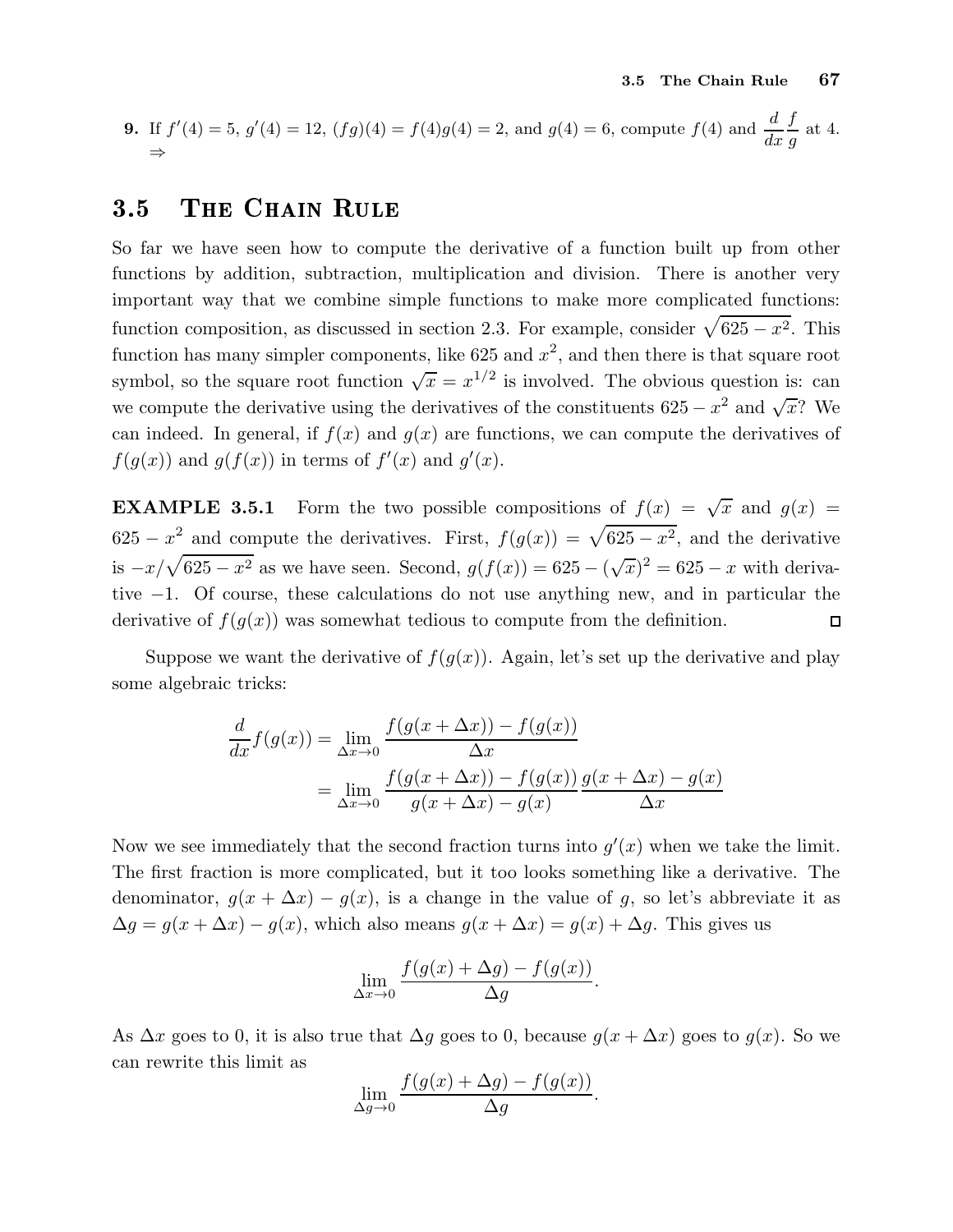Now this looks exactly like a derivative, namely  $f'(g(x))$ , that is, the function  $f'(x)$  with x replaced by  $g(x)$ . If this all withstands scrutiny, we then get

$$
\frac{d}{dx}f(g(x)) = f'(g(x))g'(x).
$$

Unfortunately, there is a small flaw in the argument. Recall that what we mean by  $\lim_{\Delta x\to 0}$ involves what happens when  $\Delta x$  is close to 0 *but not equal to 0*. The qualification is very important, since we must be able to divide by  $\Delta x$ . But when  $\Delta x$  is close to 0 but not equal to 0,  $\Delta g = g(x + \Delta x) - g(x)$  is close to 0 and possibly equal to 0. This means it doesn't really make sense to divide by  $\Delta g$ . Fortunately, it is possible to recast the argument to avoid this difficulty, but it is a bit tricky; we will not include the details, which can be found in many calculus books. Note that many functions g do have the property that  $g(x + \Delta x) - g(x) \neq 0$  when  $\Delta x$  is small, and for these functions the argument above is fine.

The chain rule has a particularly simple expression if we use the Leibniz notation for the derivative. The quantity  $f'(g(x))$  is the derivative of f with x replaced by g; this can be written  $df/dg$ . As usual,  $g'(x) = dg/dx$ . Then the chain rule becomes

$$
\frac{df}{dx} = \frac{df}{dg}\frac{dg}{dx}.
$$

This looks like trivial arithmetic, but it is not:  $dg/dx$  is not a fraction, that is, not literal division, but a single symbol that means  $g'(x)$ . Nevertheless, it turns out that what looks like trivial arithmetic, and is therefore easy to remember, is really true.

It will take a bit of practice to make the use of the chain rule come naturally—it is more complicated than the earlier differentiation rules we have seen.

**EXAMPLE 3.5.2** Compute the derivative of  $\sqrt{625 - x^2}$ . We already know that the answer is  $-x/\sqrt{625 - x^2}$ , computed directly from the limit. In the context of the chain rule, we have  $f(x) = \sqrt{x}$ ,  $g(x) = 625 - x^2$ . We know that  $f'(x) = (1/2)x^{-1/2}$ , so  $f'(g(x)) = (1/2)(625 - x^2)^{-1/2}$ . Note that this is a two step computation: first compute  $f'(x)$ , then replace x by  $g(x)$ . Since  $g'(x) = -2x$  we have

$$
f'(g(x))g'(x) = \frac{1}{2\sqrt{625 - x^2}}(-2x) = \frac{-x}{\sqrt{625 - x^2}}.
$$

**EXAMPLE 3.5.3** Compute the derivative of  $1/\sqrt{625 - x^2}$ . This is a quotient with a constant numerator, so we could use the quotient rule, but it is simpler to use the chain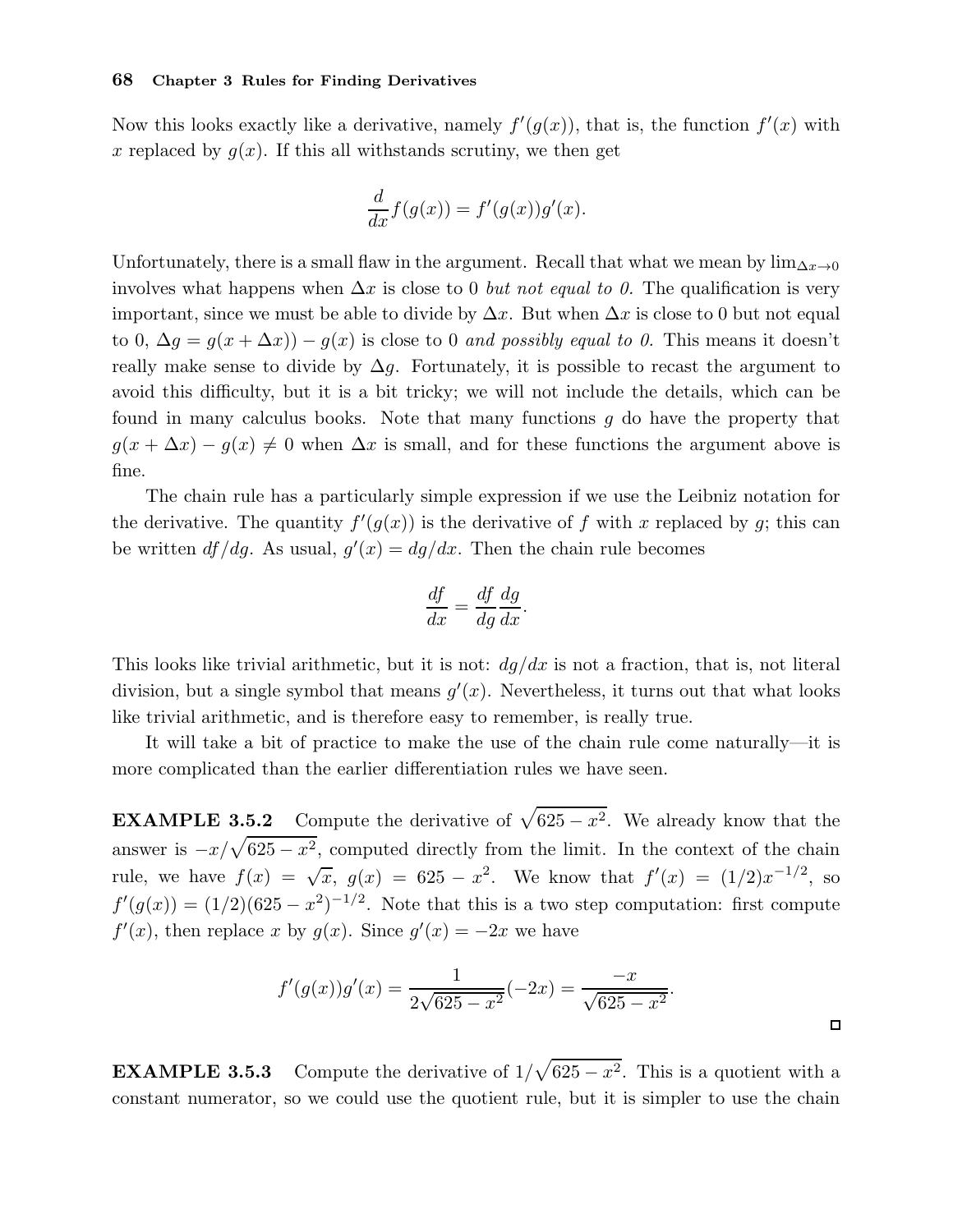rule. The function is  $(625 - x^2)^{-1/2}$ , the composition of  $f(x) = x^{-1/2}$  and  $g(x) = 625 - x^2$ . We compute  $f'(x) = (-1/2)x^{-3/2}$  using the power rule, and then

$$
f'(g(x))g'(x) = \frac{-1}{2(625 - x^2)^{3/2}}(-2x) = \frac{x}{(625 - x^2)^{3/2}}.
$$

In practice, of course, you will need to use more than one of the rules we have developed to compute the derivative of a complicated function.

EXAMPLE 3.5.4 Compute the derivative of

$$
f(x) = \frac{x^2 - 1}{x\sqrt{x^2 + 1}}.
$$

The "last" operation here is division, so to get started we need to use the quotient rule first. This gives

$$
f'(x) = \frac{(x^2 - 1)'x\sqrt{x^2 + 1} - (x^2 - 1)(x\sqrt{x^2 + 1})'}{x^2(x^2 + 1)}
$$
  
= 
$$
\frac{2x^2\sqrt{x^2 + 1} - (x^2 - 1)(x\sqrt{x^2 + 1})'}{x^2(x^2 + 1)}.
$$

Now we need to compute the derivative of  $x\sqrt{x^2+1}$ . This is a product, so we use the product rule:

$$
\frac{d}{dx}x\sqrt{x^2+1} = x\frac{d}{dx}\sqrt{x^2+1} + \sqrt{x^2+1}.
$$

Finally, we use the chain rule:

$$
\frac{d}{dx}\sqrt{x^2+1} = \frac{d}{dx}(x^2+1)^{1/2} = \frac{1}{2}(x^2+1)^{-1/2}(2x) = \frac{x}{\sqrt{x^2+1}}.
$$

And putting it all together:

$$
f'(x) = \frac{2x^2\sqrt{x^2+1} - (x^2-1)(x\sqrt{x^2+1})'}{x^2(x^2+1)}
$$
  
= 
$$
\frac{2x^2\sqrt{x^2+1} - (x^2-1)\left(x\frac{x}{\sqrt{x^2+1}} + \sqrt{x^2+1}\right)}{x^2(x^2+1)}.
$$

This can be simplified of course, but we have done all the calculus, so that only algebra is left. $\Box$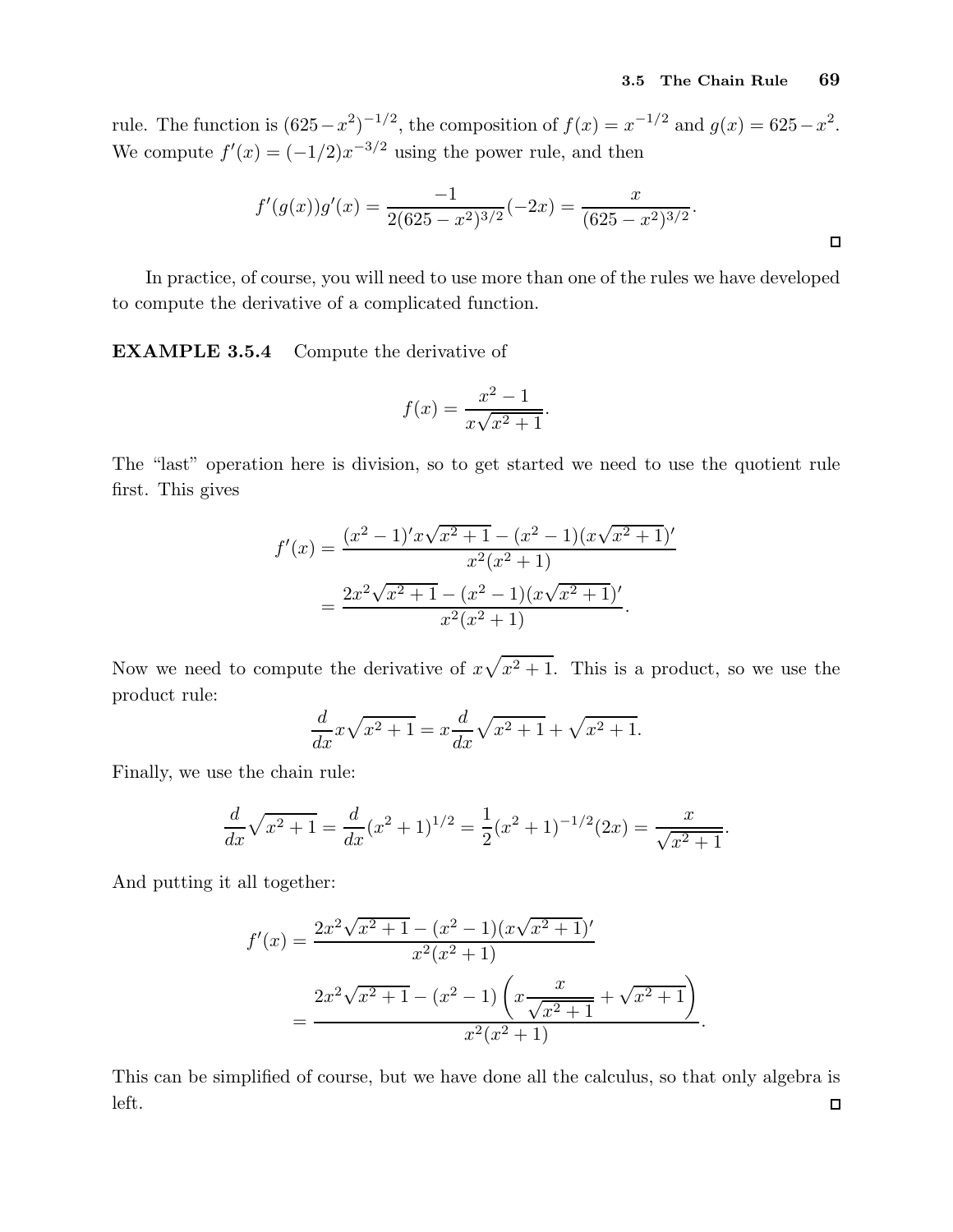**EXAMPLE 3.5.5** Compute the derivative of  $\sqrt{1 + \sqrt{1 + \sqrt{x}}}$ . Here we have a more complicated chain of compositions, so we use the chain rule twice. At the outermost "layer" we have the function  $g(x) = 1 + \sqrt{1 + \sqrt{x}}$  plugged into  $f(x) = \sqrt{x}$ , so applying the chain rule once gives

$$
\frac{d}{dx}\sqrt{1+\sqrt{1+\sqrt{x}}} = \frac{1}{2}\left(1+\sqrt{1+\sqrt{x}}\right)^{-1/2}\frac{d}{dx}\left(1+\sqrt{1+\sqrt{x}}\right).
$$

Now we need the derivative of  $\sqrt{1 + \sqrt{x}}$ . Using the chain rule again:

$$
\frac{d}{dx}\sqrt{1+\sqrt{x}} = \frac{1}{2}\left(1+\sqrt{x}\right)^{-1/2}\frac{1}{2}x^{-1/2}.
$$

So the original derivative is

$$
\frac{d}{dx}\sqrt{1+\sqrt{1+\sqrt{x}}} = \frac{1}{2}\left(1+\sqrt{1+\sqrt{x}}\right)^{-1/2}\frac{1}{2}\left(1+\sqrt{x}\right)^{-1/2}\frac{1}{2}x^{-1/2}.
$$
\n
$$
= \frac{1}{8\sqrt{x}\sqrt{1+\sqrt{x}}\sqrt{1+\sqrt{1+\sqrt{x}}}}\qquad\Box
$$

Using the chain rule, the power rule, and the product rule, it is possible to avoid using the quotient rule entirely.

**EXAMPLE 3.5.6** Compute the derivative of  $f(x) = \frac{x^3}{2}$  $\frac{x^3}{x^2+1}$ . Write  $f(x) = x^3(x^2+1)^{-1}$ , then

$$
f'(x) = x^3 \frac{d}{dx} (x^2 + 1)^{-1} + 3x^2 (x^2 + 1)^{-1}
$$
  
=  $x^3 (-1)(x^2 + 1)^{-2} (2x) + 3x^2 (x^2 + 1)^{-1}$   
=  $-2x^4 (x^2 + 1)^{-2} + 3x^2 (x^2 + 1)^{-1}$   
=  $\frac{-2x^4}{(x^2 + 1)^2} + \frac{3x^2}{x^2 + 1}$   
=  $\frac{-2x^4}{(x^2 + 1)^2} + \frac{3x^2 (x^2 + 1)}{(x^2 + 1)^2}$   
=  $\frac{-2x^4 + 3x^4 + 3x^2}{(x^2 + 1)^2} = \frac{x^4 + 3x^2}{(x^2 + 1)^2}$ 

Note that we already had the derivative on the second line; all the rest is simplification. It is easier to get to this answer by using the quotient rule, so there's a trade off: more work for fewer memorized formulas. $\Box$